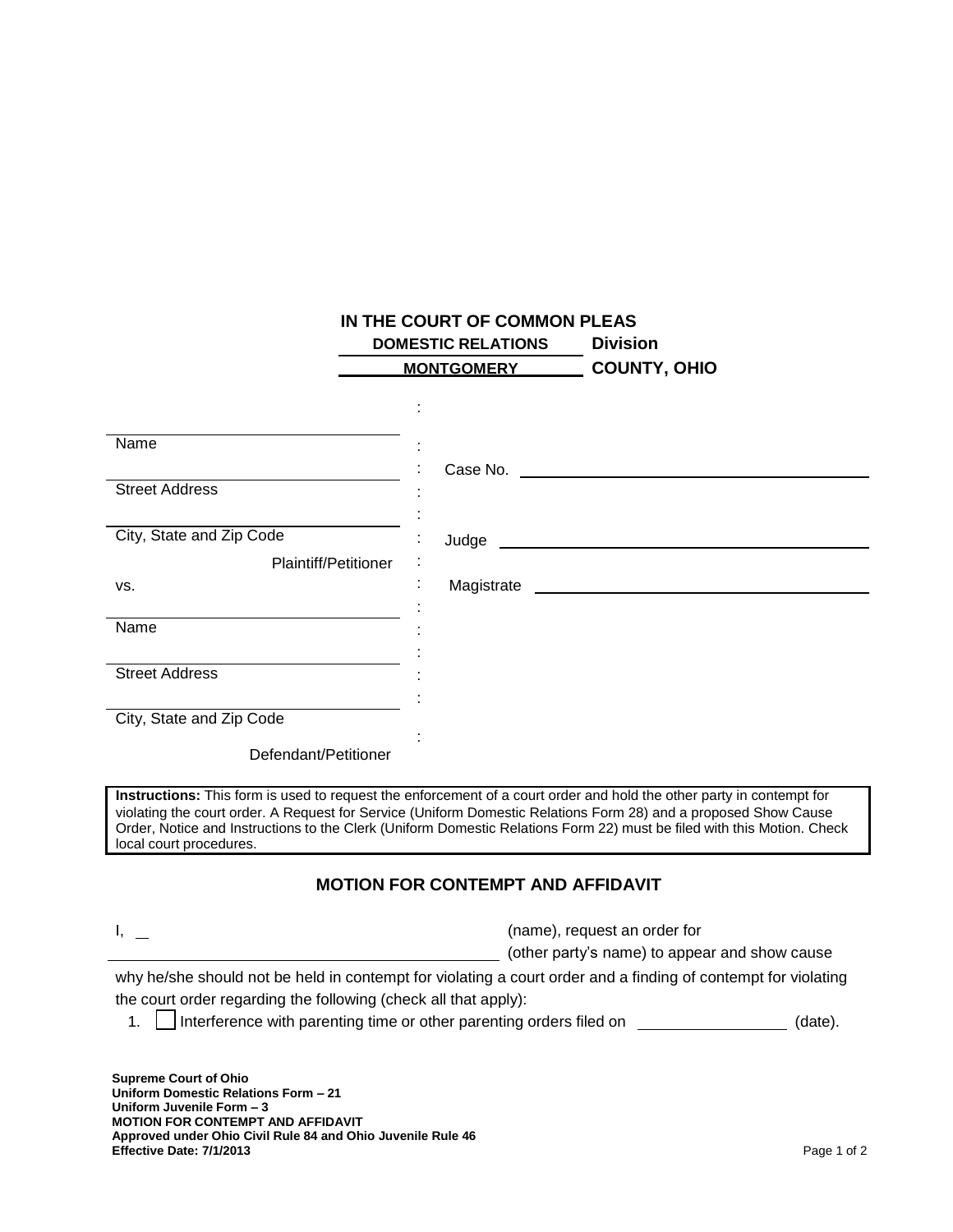| 2. | Failure to pay child support, as required by the order filed on _________________<br>and the total arrearage owed is $$$                                                                                                                                                                                                                                                                                                                                                                                                                                                                                                | (date) |
|----|-------------------------------------------------------------------------------------------------------------------------------------------------------------------------------------------------------------------------------------------------------------------------------------------------------------------------------------------------------------------------------------------------------------------------------------------------------------------------------------------------------------------------------------------------------------------------------------------------------------------------|--------|
|    | (Bring to the hearing an up-to-date printout from the County Child Support Enforcement Agency<br>showing the amount of the child support owed to you.)                                                                                                                                                                                                                                                                                                                                                                                                                                                                  |        |
| 3. | Failure to pay spousal support, as required by the order filed on ______________<br>and the total arrearage owed is $$$                                                                                                                                                                                                                                                                                                                                                                                                                                                                                                 | (date) |
|    | (Bring to the hearing an up-to-date printout from the County Child Support Enforcement Agency<br>or other independent proof showing the amount owed to you.)                                                                                                                                                                                                                                                                                                                                                                                                                                                            |        |
| 4. | Payment or reimbursement of health care expenses incurred for the minor child(ren). Attach<br>an Explanation of Health Care Bills (Uniform Domestic Relations Form 26) and bring to the hearing<br>the following documents:<br>Copies of each bill for which you seek reimbursement;<br>a.<br>Proof of payment by you. Proof of payment may include a receipt for payment signed by the<br>b.<br>health care provider, a copy of a cancelled check, or a copy of a credit card statement<br>verifying the amount paid; and<br>Explanation of Benefits forms showing payment made by the health insurance carrier.<br>C. |        |
| 5. | Failure to comply with the Court's orders of ___<br>(date) regarding<br>(check all that apply):<br>Distribution of personal property, as follows: Distribution of personal property of the state of the state of<br>Other (specify):<br><u> 1989 - John Stein, Amerikaansk politiker (</u>                                                                                                                                                                                                                                                                                                                              |        |
| 6. | Costs and any other relief as necessary and proper are also requested.                                                                                                                                                                                                                                                                                                                                                                                                                                                                                                                                                  |        |

Your Signature

Telephone number at which the Court may reach you or at which messages may be left for you

## **OATH**

(Do not sign until Notary is present.)

I,  $\Box$ and, to the best of my knowledge and belief, the facts and information stated in this document are true, accurate and complete. I understand that if I do not tell the truth, I may be subject to penalties for perjury.

Your Signature

**Supreme Court of Ohio Uniform Domestic Relations Form – 21 Uniform Juvenile Form – 3 MOTION FOR CONTEMPT AND AFFIDAVIT Approved under Ohio Civil Rule 84 and Ohio Juvenile Rule 46 Effective Date: 7/1/2013** Page 2 of 2 **Montgomery County Revised April 16**

 $\Box$ 

 $\Box$